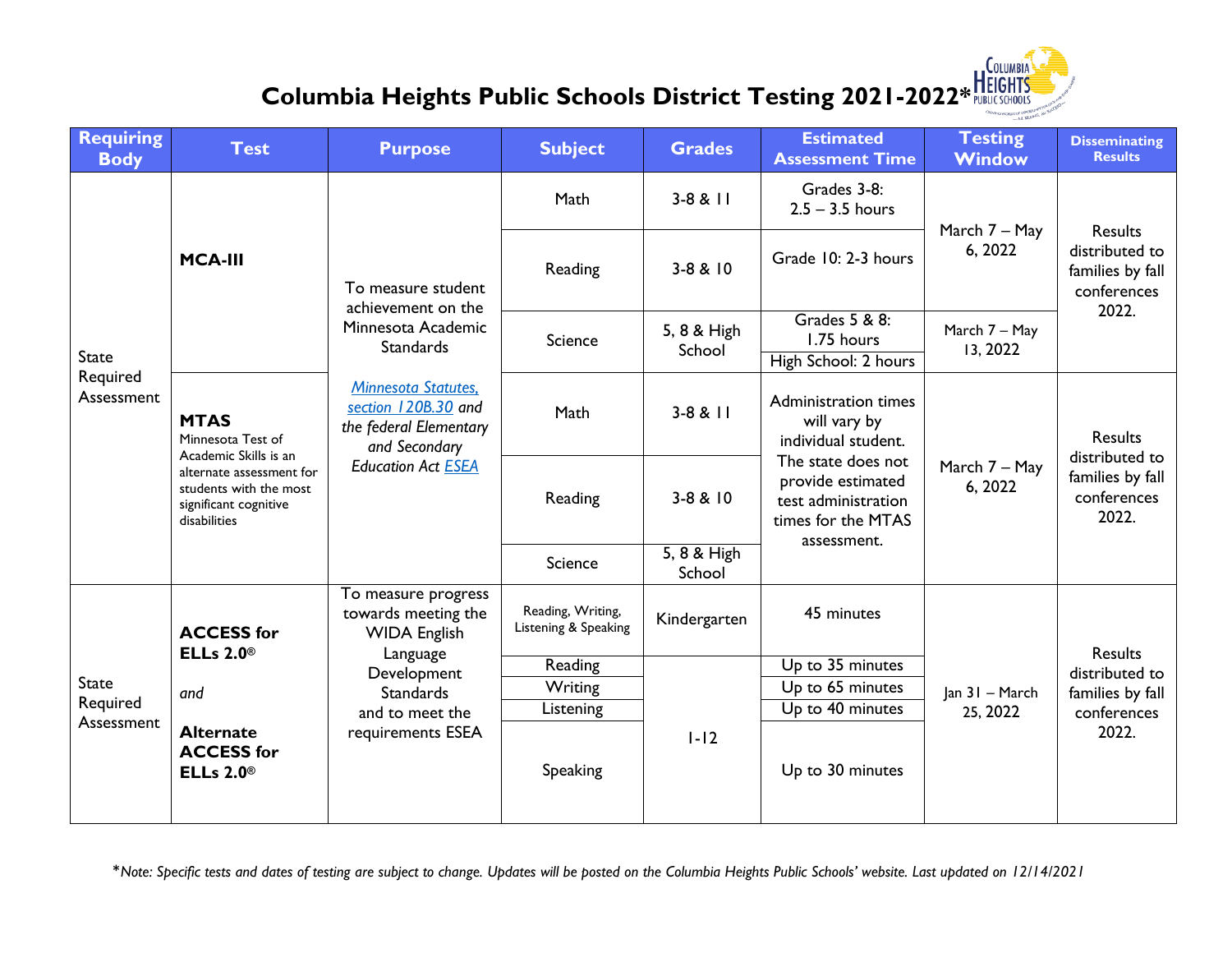| <b>Requiring</b><br><b>Body</b>           | <b>Test</b>                                                      | <b>Purpose</b>                                                                                                                                                  | <b>Subject</b>                                                                                      | <b>Grades</b>                                                             | <b>Estimated</b><br><b>Assessment</b><br><b>Time</b> | <b>Testing</b><br><b>Window</b>                                                                   | <b>Disseminating</b><br><b>Results</b>                                                   |
|-------------------------------------------|------------------------------------------------------------------|-----------------------------------------------------------------------------------------------------------------------------------------------------------------|-----------------------------------------------------------------------------------------------------|---------------------------------------------------------------------------|------------------------------------------------------|---------------------------------------------------------------------------------------------------|------------------------------------------------------------------------------------------|
| <b>State</b><br>Required<br>Assessment    | <b>Scholastic</b><br><b>Aptitude Test</b><br>$(SAT^{\circledR})$ | To provide Minnesota<br>students information<br>related to college and<br>career readiness.<br><b>Minnesota Statutes,</b><br>section 120B.30                    | Evidence-Based<br>Reading and<br>Writing & Math                                                     | $\mathbf{H}$                                                              | Roughly 4 hours                                      | National district<br>testing day:<br>April 13, 2022                                               | <b>Results</b><br>communicated<br>to families<br>from SAT 6-8<br>weeks after<br>testing. |
|                                           |                                                                  |                                                                                                                                                                 |                                                                                                     | 12<br>Due to restrictions<br>during 2021 testing                          |                                                      | National district<br>testing day for spring<br>2021 makeup:<br>October 13,<br>2021                |                                                                                          |
| <b>District</b><br>Required<br>Assessment | <b>PSAT® 8/9 &amp;</b><br>$PSAT^{\circledR}$ 10                  | To help students<br>measure their current<br>academic<br>development. It also<br>allows for SAT score<br>projections for when<br>students take the SAT<br>test. | Reading, Writing,<br>Language & Math                                                                | <b>PSAT 8/9:</b><br><b>Grade 8 &amp; 9</b><br><b>PSAT 10:</b><br>Grade 10 | Roughly 3 hours<br>each                              | PSAT 8:<br>November 17,<br>2021<br>PSAT 9:<br>April 13, 2022<br><b>PSAT 10:</b><br>April 13, 2022 | <b>Results</b><br>communicated<br>to families 6-8<br>weeks after<br>testing.             |
| <b>State</b><br>Sponsored                 | <b>Minnesota</b><br><b>Student Survey</b><br>(MSS)               | The survey is an<br>anonymous, statewide<br>survey conducted to<br>gain insights into the<br>world of students and<br>their experiences                         | The survey asks<br>students about<br>their activities,<br>opinions,<br>behaviors and<br>experiences | $5, 5-9 & 11$                                                             | 45 minutes                                           | January 31 -<br>June 1, 2022                                                                      | Results are<br>reported by<br>State, County,<br>and District                             |
| <b>State</b><br>Required<br>Assessment    | <b>Civics Test</b>                                               | To demonstrate<br>knowledge of United<br>States History and<br>Government<br>Minnesota Statutes,<br>section 120B.02,<br>subdivision 3                           | <b>Civics</b>                                                                                       | 10                                                                        | 45 minutes                                           | Completed in<br>spring 2022                                                                       | <b>Results</b><br>accessible in a<br>student's<br>StudentVUE<br>account                  |

\**Note: Specific tests and dates of testing are subject to change. Updates will be posted on the Columbia Heights Public Schools' website. Last updated on 12/14/2021*